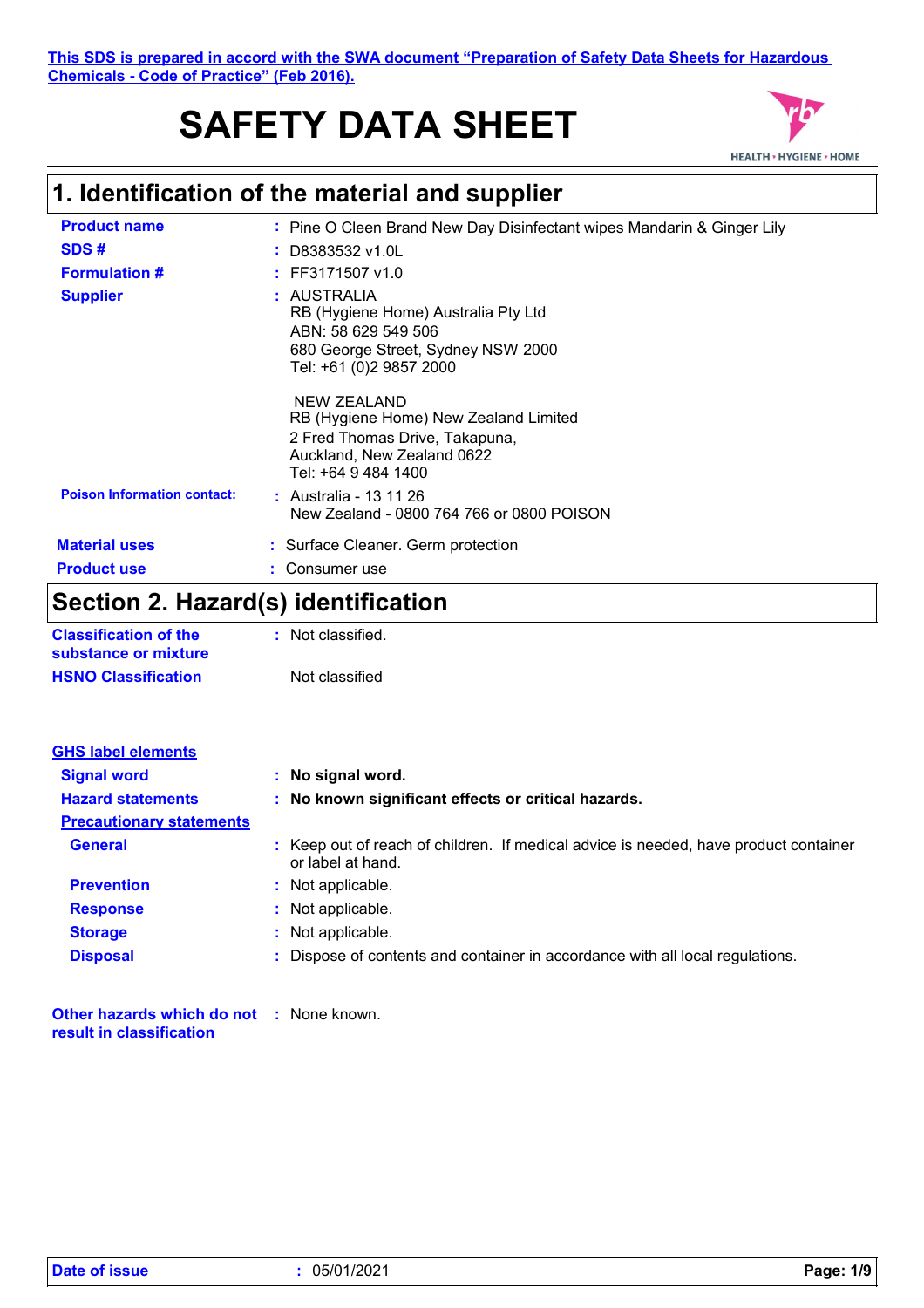### **Section 3. Composition and ingredient information**

**Substance/mixture :**

: Mixture

| <b>Ingredient name</b> | $\%$ (w/w) | <b>CAS number</b> |
|------------------------|------------|-------------------|
| lethanol               | ≤3         | 64-17-5           |
| Benzalkonium Chloride  | < 0.7      | 68424-85-1        |

 **Other Non-hazardous ingredients to 100%**

**Occupational exposure limits, if available, are listed in Section 8.**

### **Section 4. First aid measures**

| <b>Description of necessary first aid measures</b> |                                                                                                                                                                                                                                                                                                                                                           |
|----------------------------------------------------|-----------------------------------------------------------------------------------------------------------------------------------------------------------------------------------------------------------------------------------------------------------------------------------------------------------------------------------------------------------|
| Eye contact                                        | : Immediately flush eyes with plenty of water, occasionally lifting the upper and lower<br>eyelids. Check for and remove any contact lenses. Get medical attention if irritation<br>occurs.                                                                                                                                                               |
| <b>Inhalation</b>                                  | : Remove victim to fresh air and keep at rest in a position comfortable for breathing.<br>Get medical attention if symptoms occur.                                                                                                                                                                                                                        |
| <b>Skin contact</b>                                | : Flush contaminated skin with plenty of water. Remove contaminated clothing and<br>shoes. Get medical attention if symptoms occur.                                                                                                                                                                                                                       |
| <b>Ingestion</b>                                   | : Wash out mouth with water. Remove victim to fresh air and keep at rest in a<br>position comfortable for breathing. If material has been swallowed and the exposed<br>person is conscious, give small quantities of water to drink. Do not induce vomiting<br>unless directed to do so by medical personnel. Get medical attention if symptoms<br>occur. |

#### **Most important symptoms/effects, acute and delayed**

| <b>Potential acute health effects</b> |                                                     |
|---------------------------------------|-----------------------------------------------------|
| Eye contact                           | : No known significant effects or critical hazards. |
| <b>Inhalation</b>                     | : No known significant effects or critical hazards. |
| <b>Skin contact</b>                   | : No known significant effects or critical hazards. |
| <b>Ingestion</b>                      | : No known significant effects or critical hazards. |
| <b>Over-exposure signs/symptoms</b>   |                                                     |
| Eye contact                           | : No specific data.                                 |
| <b>Inhalation</b>                     | : No specific data.                                 |
| <b>Skin contact</b>                   | : No specific data.                                 |
| <b>Ingestion</b>                      | : No specific data.                                 |
|                                       |                                                     |
|                                       |                                                     |

| Indication of immediate medical attention and special treatment needed, if necessary |                                                                                                                                |  |
|--------------------------------------------------------------------------------------|--------------------------------------------------------------------------------------------------------------------------------|--|
| Notes to physician                                                                   | : Treat symptomatically. Contact poison treatment specialist immediately if large<br>quantities have been ingested or inhaled. |  |
| <b>Specific treatments</b>                                                           | : No specific treatment.                                                                                                       |  |
| <b>Protection of first-aiders</b>                                                    | : No action shall be taken involving any personal risk or without suitable training.                                           |  |

**See toxicological information (Section 11)**

### **Section 5. Fire-fighting measures**

| <b>Extinguishing media</b>             |                                                                 |
|----------------------------------------|-----------------------------------------------------------------|
| <b>Suitable extinguishing</b><br>media | : Use an extinguishing agent suitable for the surrounding fire. |
| Unsuitable extinguishing<br>media      | : None known.                                                   |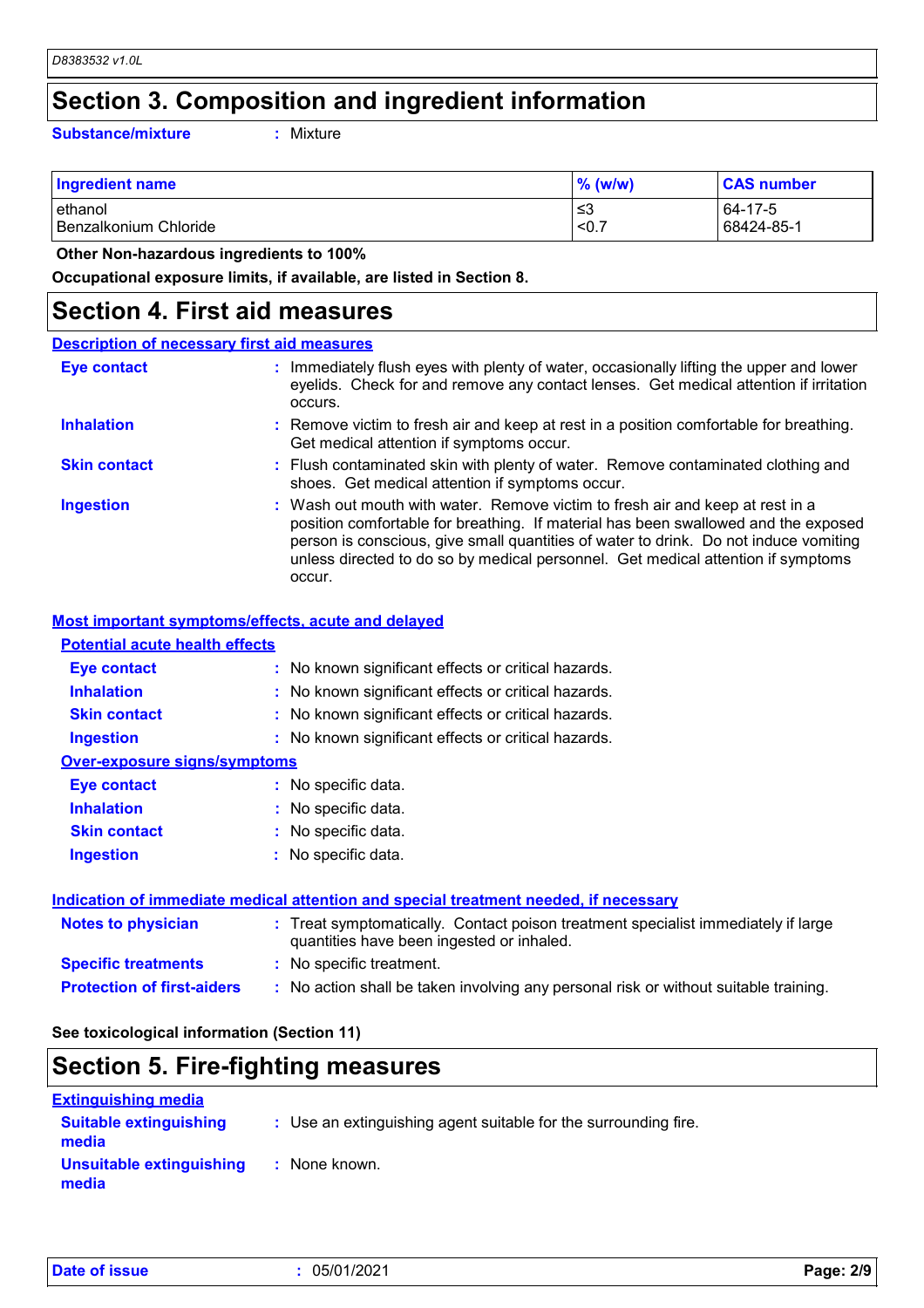### **Section 5. Fire-fighting measures**

| <b>Specific hazards arising</b><br>from the chemical   | : No specific fire or explosion hazard.                                                                                                                                                             |
|--------------------------------------------------------|-----------------------------------------------------------------------------------------------------------------------------------------------------------------------------------------------------|
| <b>Hazardous thermal</b><br>decomposition products     | : Decomposition products may include the following materials:<br>carbon dioxide<br>carbon monoxide                                                                                                  |
| <b>Special protective actions</b><br>for fire-fighters | : Promptly isolate the scene by removing all persons from the vicinity of the incident if<br>there is a fire. No action shall be taken involving any personal risk or without<br>suitable training. |
| <b>Special protective actions</b><br>for fire-fighters | : Fire-fighters should wear appropriate protective equipment and self-contained<br>breathing apparatus (SCBA) with a full face-piece operated in positive pressure<br>mode.                         |

### **Section 6. Accidental release measures**

#### **Personal precautions, protective equipment and emergency procedures**

| For non-emergency<br>personnel                               | : No action shall be taken involving any personal risk or without suitable training.<br>Evacuate surrounding areas. Keep unnecessary and unprotected personnel from<br>entering. Do not touch or walk through spilled material. Put on appropriate<br>personal protective equipment. |
|--------------------------------------------------------------|--------------------------------------------------------------------------------------------------------------------------------------------------------------------------------------------------------------------------------------------------------------------------------------|
| For emergency responders                                     | If specialized clothing is required to deal with the spillage, take note of any<br>Æ.<br>information in Section 8 on suitable and unsuitable materials. See also the<br>information in "For non-emergency personnel".                                                                |
| <b>Environmental precautions</b>                             | : Avoid dispersal of spilled material and runoff and contact with soil, waterways,<br>drains and sewers. Inform the relevant authorities if the product has caused<br>environmental pollution (sewers, waterways, soil or air).                                                      |
| <b>Methods and materials for containment and cleaning up</b> |                                                                                                                                                                                                                                                                                      |
| <b>Small spill</b>                                           | : Move containers from spill area. Vacuum or sweep up material and place in a<br>designated, labeled waste container. Dispose of via a licensed waste disposal                                                                                                                       |

Move containers from spill area. Prevent entry into sewers, water courses, basements or confined areas. Vacuum or sweep up material and place in a designated, labeled waste container. Dispose of via a licensed waste disposal contractor. Note: see Section 1 for emergency contact information and Section 13 for waste disposal. **Large spill :** contractor.

**See Section 1 for emergency contact information.**

**See Section 8 for information on appropriate personal protective equipment. See Section 13 for additional waste treatment information.**

### **Section 7. Handling and storage**

#### **Precautions for safe handling**

| <b>Protective measures</b><br><b>Advice on general</b><br>occupational hygiene | : Put on appropriate personal protective equipment (see Section 8).<br>: Eating, drinking and smoking should be prohibited in areas where this material is<br>handled, stored and processed. Workers should wash hands and face before<br>eating, drinking and smoking. Remove contaminated clothing and protective<br>equipment before entering eating areas. See also Section 8 for additional |
|--------------------------------------------------------------------------------|--------------------------------------------------------------------------------------------------------------------------------------------------------------------------------------------------------------------------------------------------------------------------------------------------------------------------------------------------------------------------------------------------|
|                                                                                | information on hygiene measures.                                                                                                                                                                                                                                                                                                                                                                 |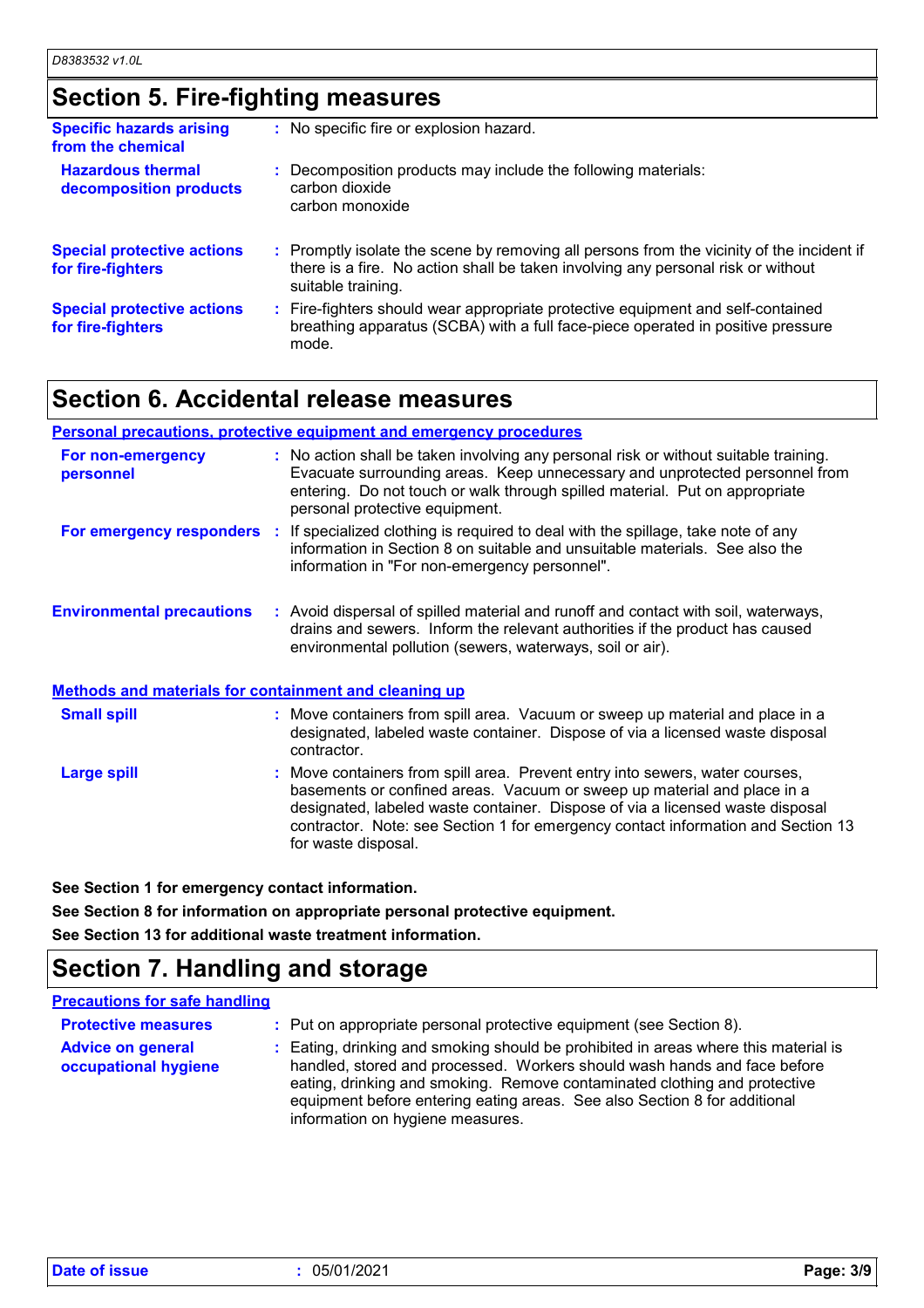# **Section 7. Handling and storage**

| Conditions for safe storage, : | Do not store below the following temperature: $30^{\circ}$ C (86 $^{\circ}$ F). Store in accordance |
|--------------------------------|-----------------------------------------------------------------------------------------------------|
| including any                  | with local regulations. Store in original container protected from direct sunlight in a             |
| <b>incompatibilities</b>       | dry, cool and well-ventilated area, away from incompatible materials (see Section 10)               |
|                                | and food and drink. Keep container tightly closed and sealed until ready for use.                   |
|                                | Containers that have been opened must be carefully resealed and kept upright to                     |
|                                | prevent leakage. Do not store in unlabeled containers. Use appropriate                              |
|                                | containment to avoid environmental contamination. See Section 10 for incompatible                   |
|                                | materials before handling or use.                                                                   |

### **Section 8. Exposure controls and personal protection**

### **Control parameters**

**Australia**

#### **Occupational exposure limits**

| Ingredient name | <b>Exposure limits</b>                                                                                     |
|-----------------|------------------------------------------------------------------------------------------------------------|
| lethanol        | Safe Work Australia (Australia, 4/2018).<br>TWA: 1880 mg/m <sup>3</sup> 8 hours.<br>TWA: 1000 ppm 8 hours. |

#### **New Zealand**

**Occupational exposure limits : No exposure standard allocated.**

| Ingredient name | <b>Exposure limits</b>                                                                                         |
|-----------------|----------------------------------------------------------------------------------------------------------------|
| ethanol         | NZ HSWA 2015 (New Zealand, 11/2017).<br>WES-TWA: 1000 ppm 8 hours.<br>WES-TWA: 1880 mg/m <sup>3</sup> 8 hours. |

| <b>Appropriate engineering</b><br><b>controls</b> | : Good general ventilation should be sufficient to control worker exposure to airborne<br>contaminants.                                                                                                                                                                                                                                                                                           |  |  |
|---------------------------------------------------|---------------------------------------------------------------------------------------------------------------------------------------------------------------------------------------------------------------------------------------------------------------------------------------------------------------------------------------------------------------------------------------------------|--|--|
| <b>Environmental exposure</b><br>controls         | : Emissions from ventilation or work process equipment should be checked to ensure<br>they comply with the requirements of environmental protection legislation. In some<br>cases, fume scrubbers, filters or engineering modifications to the process<br>equipment will be necessary to reduce emissions to acceptable levels.                                                                   |  |  |
| <b>Individual protection measures</b>             |                                                                                                                                                                                                                                                                                                                                                                                                   |  |  |
| <b>Hygiene measures</b>                           | : Wash hands, forearms and face thoroughly after handling chemical products, before<br>eating, smoking and using the lavatory and at the end of the working period.<br>Appropriate techniques should be used to remove potentially contaminated clothing.<br>Wash contaminated clothing before reusing. Ensure that eyewash stations and<br>safety showers are close to the workstation location. |  |  |
| <b>Eye/face protection</b>                        | : Safety eyewear complying with an approved standard should be used when a risk<br>assessment indicates this is necessary to avoid exposure to liquid splashes, mists,<br>gases or dusts. If contact is possible, the following protection should be worn,<br>unless the assessment indicates a higher degree of protection: safety glasses with<br>side-shields.                                 |  |  |
| <b>Skin protection</b>                            |                                                                                                                                                                                                                                                                                                                                                                                                   |  |  |
| <b>Hand protection</b>                            | : Chemical-resistant, impervious gloves complying with an approved standard should<br>be worn at all times when handling chemical products if a risk assessment indicates<br>this is necessary.                                                                                                                                                                                                   |  |  |
| <b>Body protection</b>                            | : Personal protective equipment for the body should be selected based on the task<br>being performed and the risks involved and should be approved by a specialist<br>before handling this product.                                                                                                                                                                                               |  |  |
| <b>Other skin protection</b>                      | : Appropriate footwear and any additional skin protection measures should be<br>selected based on the task being performed and the risks involved and should be<br>approved by a specialist before handling this product.                                                                                                                                                                         |  |  |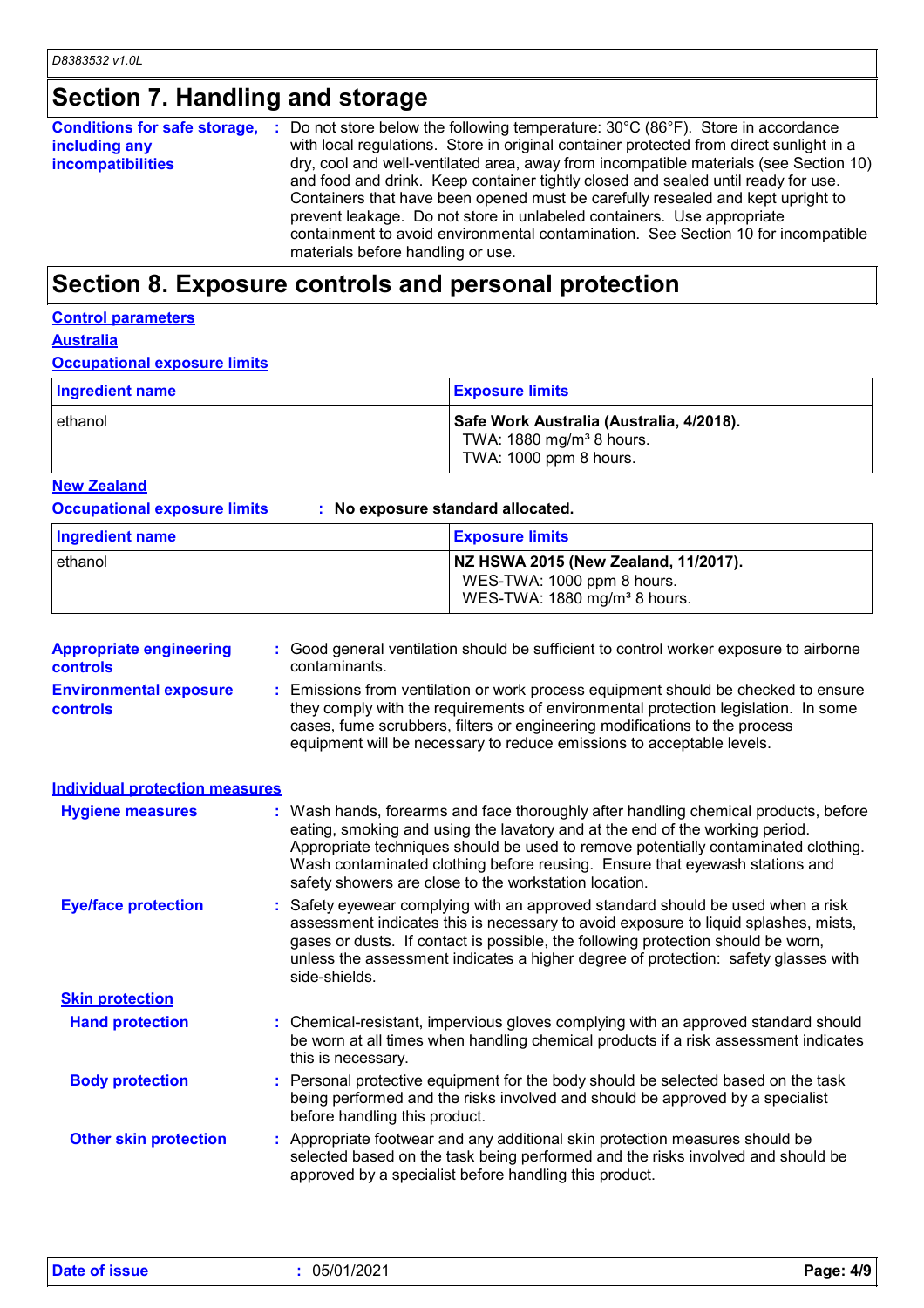# **Section 8. Exposure controls and personal protection**

**Respiratory protection** : Based on the hazard and potential for exposure, select a respirator that meets the appropriate standard or certification. Respirators must be used according to a respiratory protection program to ensure proper fitting, training, and other important aspects of use.

### **Section 9. Physical and chemical properties**

| <b>Appearance</b>                                 |                                                                                              |
|---------------------------------------------------|----------------------------------------------------------------------------------------------|
| <b>Physical state</b>                             | Solid. [Presaturated Wipes]                                                                  |
| <b>Color</b>                                      | White.                                                                                       |
| Odor                                              | : Eucalyptus                                                                                 |
| <b>Odor threshold</b>                             | Not available.                                                                               |
| pH                                                | 5 to 8 [Conc. (% w/w): 100%] (Liquid concentrate)                                            |
| <b>Melting point</b>                              | Not available.                                                                               |
| <b>Boiling point</b>                              | Not available.                                                                               |
| <b>Flash point</b>                                | Closed cup: >93.3°C (>199.9°F) (Liquid concentrate)                                          |
| <b>Evaporation rate</b>                           | Not available.                                                                               |
| <b>Flammability (solid, gas)</b>                  | Not available.                                                                               |
| Lower and upper explosive<br>(flammable) limits   | : Not available.                                                                             |
| <b>Vapor pressure</b>                             | Not available.                                                                               |
| <b>Vapor density</b>                              | Not available.                                                                               |
| <b>Relative density</b>                           | : Not available.                                                                             |
| <b>Solubility</b>                                 | Easily soluble in the following materials: cold water and hot water. (Liquid<br>concentrate) |
| <b>Solubility in water</b>                        | : Not available.                                                                             |
| <b>Partition coefficient: n-</b><br>octanol/water | : Not available.                                                                             |
| <b>Auto-ignition temperature</b>                  | : Not available.                                                                             |
| <b>Decomposition temperature</b>                  | : Not available.                                                                             |
| <b>Viscosity</b>                                  | Not available.                                                                               |
| Flow time (ISO 2431)                              | : Not available.                                                                             |
| <b>Aerosol product</b>                            |                                                                                              |
| <b>Type of aerosol</b>                            | : Not applicable.                                                                            |

### **Section 10. Stability and reactivity**

| <b>Date of issue</b>                                | 05/01/2021                                                                                                | Page: 5/9 |
|-----------------------------------------------------|-----------------------------------------------------------------------------------------------------------|-----------|
| <b>Hazardous decomposition</b><br>products          | : Under normal conditions of storage and use, hazardous decomposition products<br>should not be produced. |           |
| <b>Incompatible materials</b>                       | : No specific data.                                                                                       |           |
| <b>Conditions to avoid</b>                          | : No specific data.                                                                                       |           |
| <b>Possibility of hazardous</b><br><b>reactions</b> | : Under normal conditions of storage and use, hazardous reactions will not occur.                         |           |
| <b>Chemical stability</b>                           | : The product is stable.                                                                                  |           |
| <b>Reactivity</b>                                   | : No specific test data related to reactivity available for this product or its ingredients.              |           |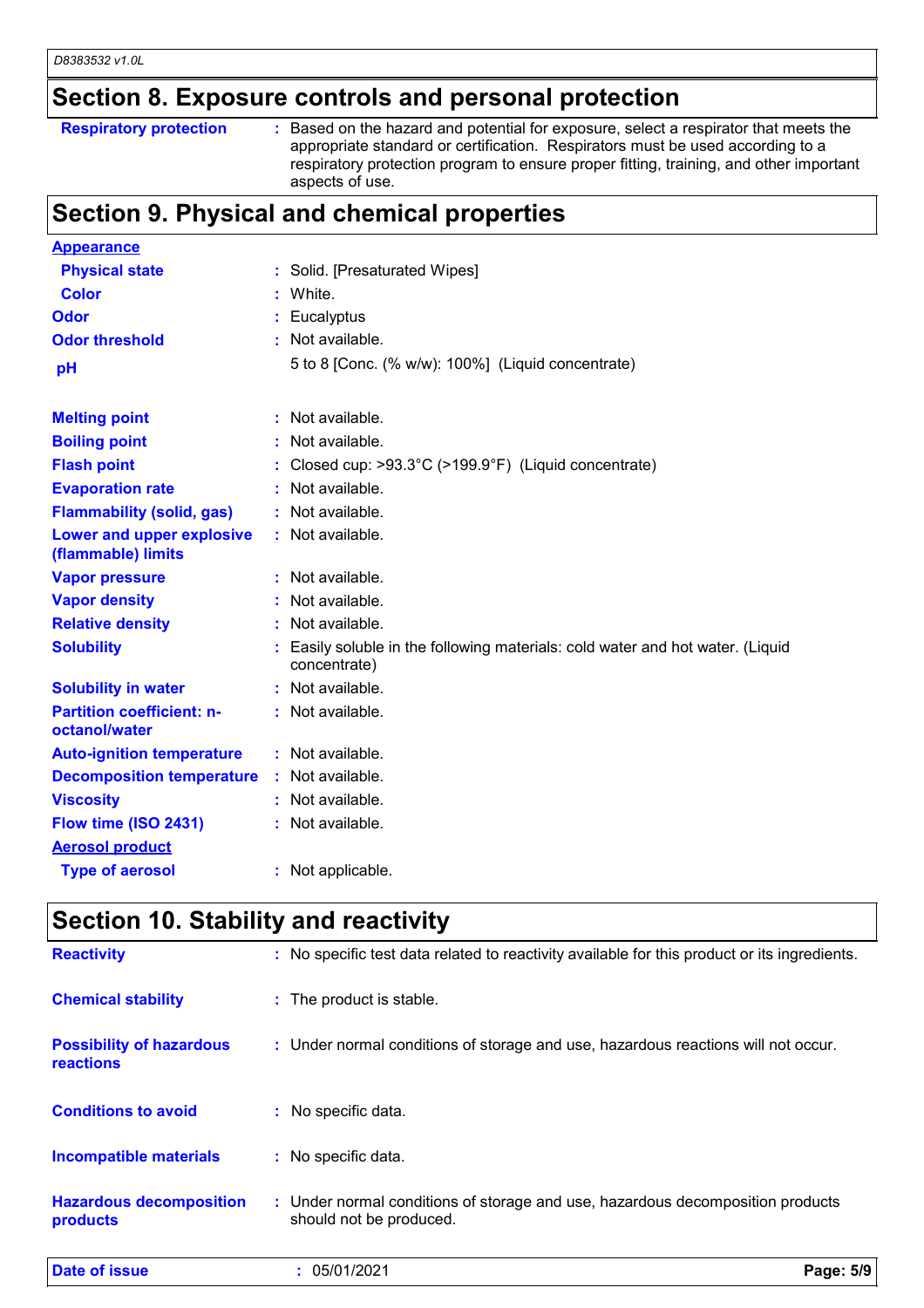# **Section 11. Toxicological information**

#### **Information on toxicological effects**

#### **Acute toxicity**

| <b>Product/ingredient name</b> | <b>Result</b>                                                     | <b>Species</b> | <b>Dose</b>                        | <b>Exposure</b> |
|--------------------------------|-------------------------------------------------------------------|----------------|------------------------------------|-----------------|
| lethanol                       | <b>LC50 Inhalation Vapor</b><br>LD50 Oral                         | l Rat<br>  Rat | 124700 mg/m <sup>3</sup><br>7 g/kg | 4 hours         |
| <b>Conclusion/Summary</b>      | Based on available data, the classification criteria are not met. |                |                                    |                 |

#### **Irritation/Corrosion**

| <b>Product/ingredient name</b> | <b>Result</b>            | <b>Species</b> | <b>Score</b> | <b>Exposure</b>                          | <b>Observation</b> |
|--------------------------------|--------------------------|----------------|--------------|------------------------------------------|--------------------|
| ethanol                        | Eyes - Moderate irritant | Rabbit         |              | 0.066666667<br>minutes 100<br>milligrams |                    |
|                                | Eyes - Mild irritant     | Rabbit         |              | 24 hours 500<br>milligrams               |                    |
|                                | Eyes - Moderate irritant | Rabbit         |              | 100<br>microliters                       |                    |
|                                | Skin - Mild irritant     | Rabbit         |              | 400<br>milligrams                        |                    |
|                                | Skin - Moderate irritant | Rabbit         |              | 24 hours 20<br>milligrams                |                    |

### **Conclusion/Summary**

| <b>Skin</b>                                               | : Based on available data, the classification criteria are not met. |
|-----------------------------------------------------------|---------------------------------------------------------------------|
| <b>Eyes</b>                                               | Based on available data, the classification criteria are not met.   |
| <b>Respiratory</b>                                        | : Based on available data, the classification criteria are not met. |
| <b>Sensitization</b>                                      |                                                                     |
| Not available.                                            |                                                                     |
| <b>Conclusion/Summary</b>                                 |                                                                     |
| <b>Skin</b>                                               | : Based on available data, the classification criteria are not met. |
| <b>Respiratory</b>                                        | Based on available data, the classification criteria are not met.   |
| <b>Mutagenicity</b>                                       |                                                                     |
| Not available.                                            |                                                                     |
| <b>Conclusion/Summary</b>                                 | : Based on available data, the classification criteria are not met. |
| <b>Carcinogenicity</b>                                    |                                                                     |
| Not available.                                            |                                                                     |
|                                                           |                                                                     |
| <b>Conclusion/Summary</b>                                 | : Based on available data, the classification criteria are not met. |
| <b>Reproductive toxicity</b><br>Not available.            |                                                                     |
|                                                           |                                                                     |
| <b>Conclusion/Summary</b>                                 | : Based on available data, the classification criteria are not met. |
| <b>Teratogenicity</b>                                     |                                                                     |
| Not available.                                            |                                                                     |
| <b>Conclusion/Summary</b>                                 | : Based on available data, the classification criteria are not met. |
| <b>Specific target organ toxicity (single exposure)</b>   |                                                                     |
| Not available.                                            |                                                                     |
| <b>Specific target organ toxicity (repeated exposure)</b> |                                                                     |
| Not available.                                            |                                                                     |
|                                                           |                                                                     |

#### **Aspiration hazard**

Not available.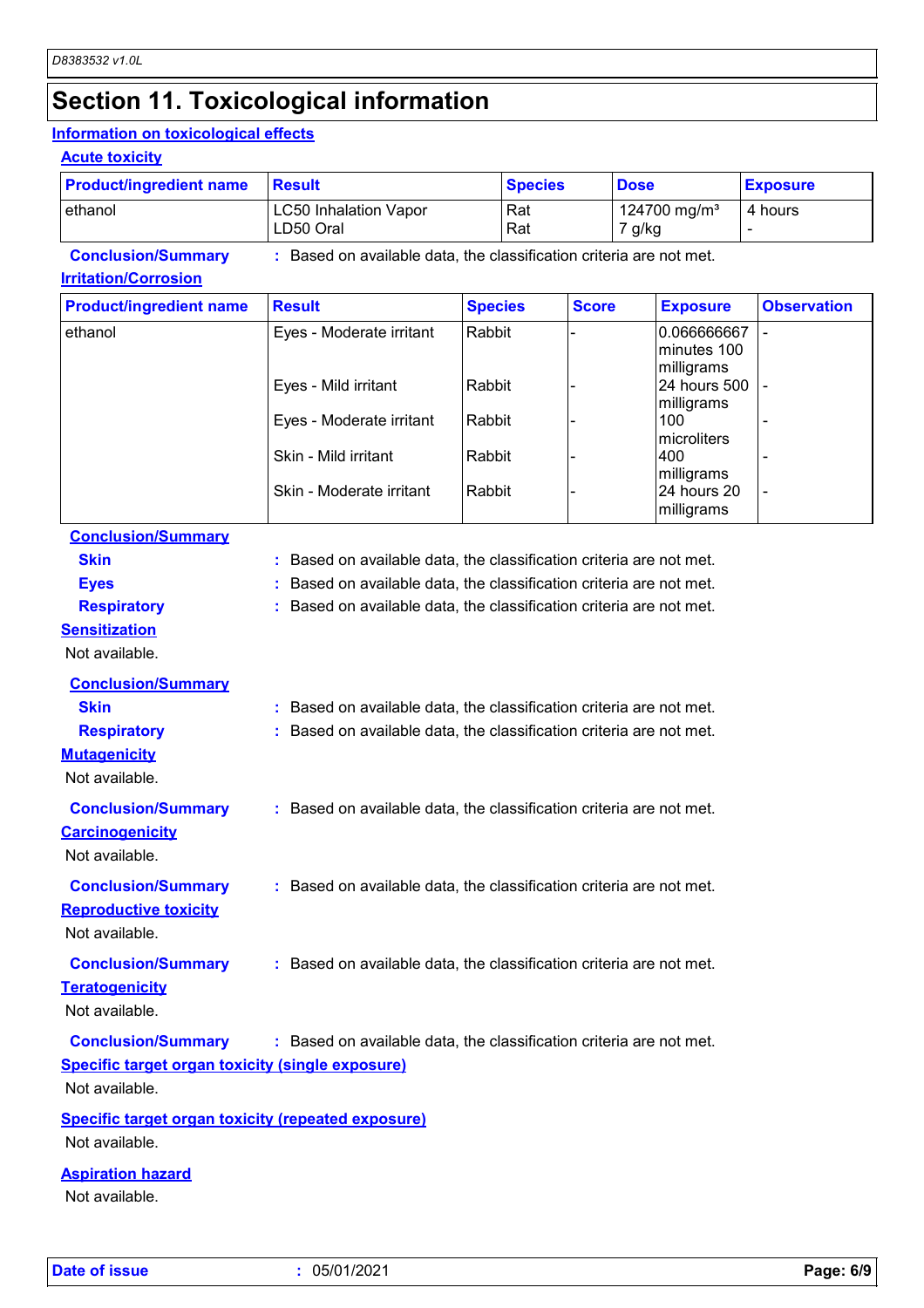# **Section 11. Toxicological information**

| Information on the likely<br>routes of exposure | : Not available.                                    |
|-------------------------------------------------|-----------------------------------------------------|
| <b>Potential acute health effects</b>           |                                                     |
| <b>Eye contact</b>                              | : No known significant effects or critical hazards. |
| <b>Inhalation</b>                               | : No known significant effects or critical hazards. |
| <b>Skin contact</b>                             | : No known significant effects or critical hazards. |
| <b>Ingestion</b>                                | : No known significant effects or critical hazards. |
|                                                 |                                                     |

| Symptoms related to the physical, chemical and toxicological characteristics |
|------------------------------------------------------------------------------|
|------------------------------------------------------------------------------|

| <b>Eye contact</b>  | : No specific data. |
|---------------------|---------------------|
| <b>Inhalation</b>   | : No specific data. |
| <b>Skin contact</b> | : No specific data. |
| <b>Ingestion</b>    | : No specific data. |

#### **Delayed and immediate effects and also chronic effects from short and long term exposure**

| <b>Short term exposure</b>                        |  |                                                                     |  |  |
|---------------------------------------------------|--|---------------------------------------------------------------------|--|--|
| <b>Potential immediate</b><br><b>effects</b>      |  | : Not available.                                                    |  |  |
| <b>Potential delayed effects</b>                  |  | : Not available.                                                    |  |  |
| <b>Long term exposure</b>                         |  |                                                                     |  |  |
| <b>Potential immediate</b><br>effects             |  | $:$ Not available.                                                  |  |  |
| <b>Potential delayed effects : Not available.</b> |  |                                                                     |  |  |
| <b>Potential chronic health effects</b>           |  |                                                                     |  |  |
| Not available.                                    |  |                                                                     |  |  |
| <b>Conclusion/Summary</b>                         |  | : Based on available data, the classification criteria are not met. |  |  |
| <b>General</b>                                    |  | : No known significant effects or critical hazards.                 |  |  |
| <b>Carcinogenicity</b>                            |  | : No known significant effects or critical hazards.                 |  |  |
| <b>Mutagenicity</b>                               |  | : No known significant effects or critical hazards.                 |  |  |
| <b>Teratogenicity</b>                             |  | : No known significant effects or critical hazards.                 |  |  |
| <b>Developmental effects</b>                      |  | : No known significant effects or critical hazards.                 |  |  |
| <b>Fertility effects</b>                          |  | : No known significant effects or critical hazards.                 |  |  |

#### **Numerical measures of toxicity**

#### **Acute toxicity estimates**

Not available.

# **Section 12. Ecological information**

| <b>Product/ingredient name</b> | <b>Result</b>                            | <b>Species</b>                                | <b>Exposure</b> |
|--------------------------------|------------------------------------------|-----------------------------------------------|-----------------|
| ethanol                        | Acute EC50 17.921 mg/l Marine water      | Algae - Ulva pertusa                          | 96 hours        |
|                                | Acute EC50 2000 µg/l Fresh water         | Daphnia - Daphnia magna                       | 48 hours        |
|                                | Acute LC50 25500 µg/l Marine water       | Crustaceans - Artemia<br>franciscana - Larvae | 48 hours        |
|                                | Acute LC50 11000000 µg/l Marine<br>water | Fish - Alburnus alburnus                      | 96 hours        |
|                                | Chronic NOEC 4.995 mg/l Marine water     | Algae - Ulva pertusa                          | 96 hours        |
|                                | Chronic NOEC 100 ul/L Fresh water        | Daphnia - Daphnia magna -                     | 21 days         |
| Date of issue                  | 05/01/2021                               |                                               | Page: 7/9       |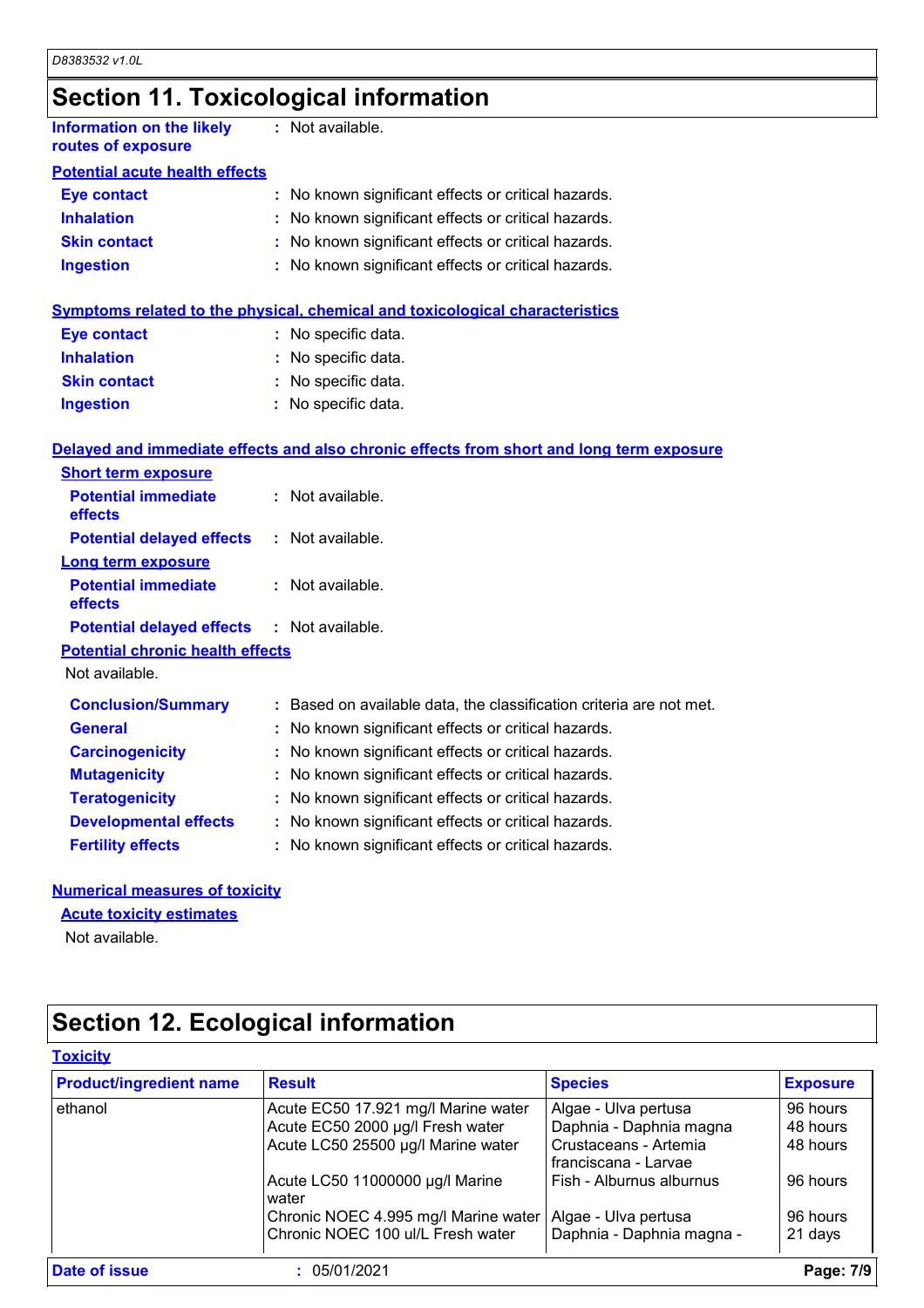### **Section 12. Ecological information**

|  |  | <b>Conclusion/Summary</b> |
|--|--|---------------------------|
|  |  |                           |

**:** Based on available data, the classification criteria are not met.

**Neonate** 

#### **Persistence and degradability**

**Conclusion/Summary :** Based on available data, the classification criteria are not met.

#### **Bioaccumulative potential**

| <b>Product/ingredient name</b> | $\mathsf{LocP}_\mathsf{ow}$ | <b>BCF</b> | <b>Potential</b> |
|--------------------------------|-----------------------------|------------|------------------|
| ethanol                        | $-0.35$                     |            | low              |

#### **Mobility in soil**

| <b>Soil/water partition</b> | : Not available. |
|-----------------------------|------------------|
| <b>coefficient (Koc)</b>    |                  |

**Other adverse effects** : No known significant effects or critical hazards.

### **Section 13. Disposal considerations**

| <b>Disposal methods</b> | : The generation of waste should be avoided or minimized wherever possible.<br>Disposal of this product, solutions and any by-products should at all times comply<br>with the requirements of environmental protection and waste disposal legislation<br>and any regional local authority requirements. Dispose of surplus and non-<br>recyclable products via a licensed waste disposal contractor. Waste should not be<br>disposed of untreated to the sewer unless fully compliant with the requirements of<br>all authorities with jurisdiction. Waste packaging should be recycled. Incineration or<br>landfill should only be considered when recycling is not feasible. This material and<br>its container must be disposed of in a safe way. Empty containers or liners may |
|-------------------------|-------------------------------------------------------------------------------------------------------------------------------------------------------------------------------------------------------------------------------------------------------------------------------------------------------------------------------------------------------------------------------------------------------------------------------------------------------------------------------------------------------------------------------------------------------------------------------------------------------------------------------------------------------------------------------------------------------------------------------------------------------------------------------------|
|                         | retain some product residues. Avoid dispersal of spilled material and runoff and<br>contact with soil, waterways, drains and sewers.                                                                                                                                                                                                                                                                                                                                                                                                                                                                                                                                                                                                                                                |

### **Section 14. Transport information**

|                                      | <b>ADG</b>               | <b>ADR/RID</b> | <b>IMDG</b>              | <b>IATA</b>    |
|--------------------------------------|--------------------------|----------------|--------------------------|----------------|
| <b>UN number</b>                     | Not regulated.           | Not regulated. | Not regulated.           | Not regulated. |
| <b>UN proper</b><br>shipping name    | $\overline{\phantom{0}}$ |                |                          |                |
| <b>Transport hazard</b><br>class(es) |                          |                | $\overline{\phantom{0}}$ |                |
| <b>Packing group</b>                 | $\overline{\phantom{a}}$ |                | $\blacksquare$           |                |
| <b>Environmental</b><br>hazards      | No.                      | No.            | No.                      | No.            |

**Special precautions for user Transport within user's premises:** always transport in closed containers that are **:** upright and secure. Ensure that persons transporting the product know what to do in the event of an accident or spillage.

**Transport in bulk according :** Not available. **to IMO instruments**